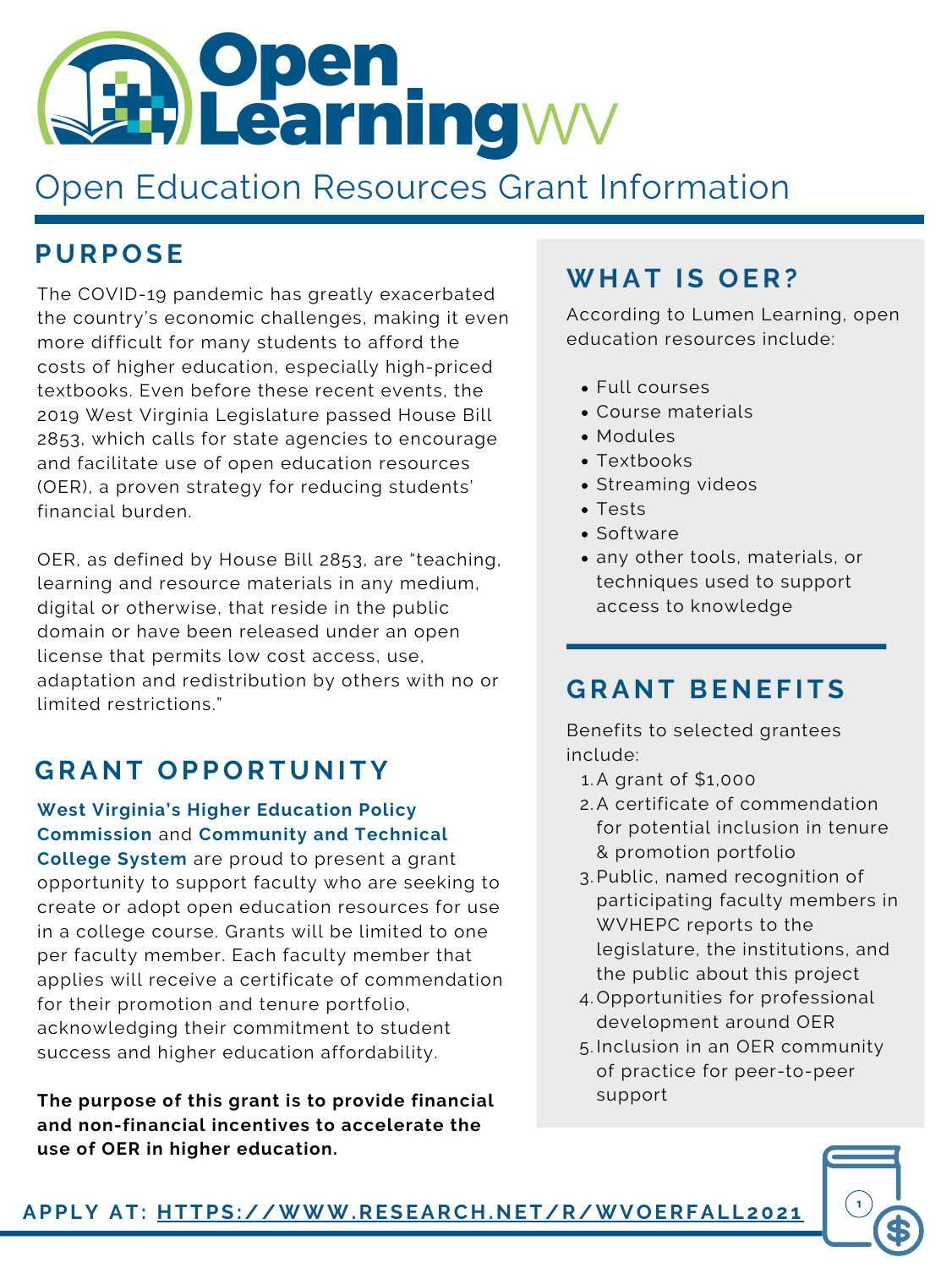Interested faculty members may apply now by completing the brief [application](https://www.research.net/r/WVOERFall2021) no later than November 19, 2021, with a priority deadline of November 12, 2021. Recipients will be selected and notified by December 3, 2021.

- Modify required course materials for an 1. existing course to exclusively use OER, either by selecting the most effective material for adoption or creating it themselves.
- 2. Begin the relevant course exclusively requiring OER no later than Fall 2022.
- Administer a student feedback survey to 3. evaluate the effectiveness of the OER. The survey will be provided and monitored by WVHEPC.
- Complete a brief post-implementation survey, 4. including data on the number of students affected by the OER transition and estimated cost savings
- Submit the following documents to WVHEPC 5.

to validate completion of the grant obligations:

**Broader Impact.** Has the applicant participate in OER professional development? Will the applicant actively participate in the OER community of practice? Is the applicant willing to share knowledge about OER and selected materials with other faculty across the state  $\begin{pmatrix} 2 \end{pmatrix}$ after the project concludes?

## **AP P L ICAT I O N PR O CE S S & T I M E L I N E**

Grant funds will be released to recipients at the end of the semester in which the recipient fully implemented the OER. Grant funds will be paid by WVHEPC to the recipient's institution, which is responsible for and expected to complete the distribution of funds to faculty members.

## **S E L ECT I O N CRI T ERIA**

The following will be considered when selecting recipients:

**Scale**. How many students will be affected by the use of OER? How many sections of a course will utilize OER? How soon will OER be implemented?

## **RECI P I E N T S A G RE E T O :**

- Course syllabus with the course materials (textbooks and other learning materials) explicitly listed
- Electronic copies and/or sources of the course materials utilized
- Proof of an entry in the course schedule that identifies the course as a no/low cost course

Selection of grant recipients will be done without regard to race, color, religion, age, sex, national origin, disability status, genetics, protected veteran status, sexual orientation, gender identity or expression, or any other characteristic protected by federal, state or local laws.

### **PAY M E N T PR O CE S S**

#### **E Q U AL O P P O RT U N I TY**



**Cost Savings.** What is the current cost of materials for this course before implementation of OER?